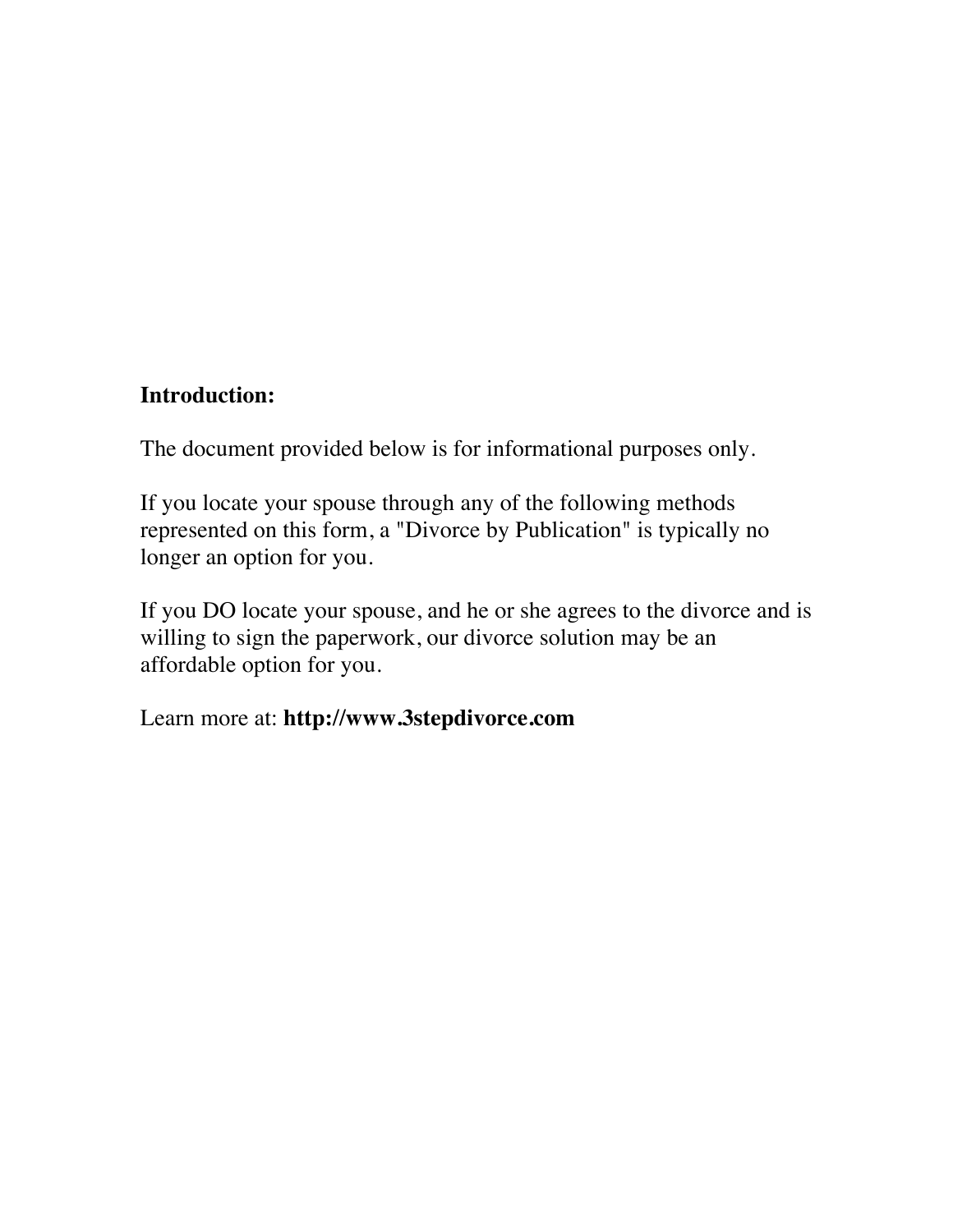## **Affidavit of Diligent Search**

**I.** A diligent search has been made, and the Respondent cannot be found within the state of \_\_\_\_\_\_\_\_\_\_\_\_\_\_\_\_\_\_\_\_\_\_\_\_\_\_\_\_\_. I do not know where the Respondent lives or where the Respondent can be found.

\_\_\_\_\_\_\_\_\_\_\_\_\_\_\_\_\_\_\_\_\_\_\_\_\_\_\_\_\_\_\_\_\_\_\_\_\_\_\_\_\_\_\_\_\_\_\_\_\_\_\_\_\_\_\_\_\_\_\_\_\_\_\_\_\_\_\_\_\_\_\_\_\_\_\_\_

\_\_\_\_\_\_\_\_\_\_\_\_\_\_\_\_\_\_\_\_\_\_\_\_\_\_\_\_\_\_\_\_\_\_\_\_\_\_\_\_\_\_\_\_\_\_\_\_\_\_\_\_\_\_\_\_\_\_\_\_\_\_\_\_\_\_\_\_\_\_\_\_\_\_\_\_,

The last known address and telephone number I have for the Respondent is:

with a home phone number of:

To the best of my knowledge, the Respondent still lived at the address of:

but no longer lives there.

**II.** I have made the following efforts to find the Respondent:

**(a)** Checking with the Respondent's friends, relatives, employers, landlords or other I have listed below:

| (1) Name of Person Contacted:           |
|-----------------------------------------|
| Contact's Relationship with Respondent: |
| Contact's Address & Phone Number:       |
|                                         |

\_\_\_\_\_\_\_\_\_\_\_\_\_\_\_\_\_\_\_\_\_\_\_\_\_\_\_\_\_\_\_\_\_\_\_\_\_\_\_\_\_\_\_\_\_\_\_\_\_\_\_\_\_\_\_\_\_\_\_\_\_\_\_\_\_\_\_\_\_\_\_\_\_\_\_\_\_

\_\_\_\_\_\_\_\_\_\_\_\_\_\_\_\_\_\_\_\_\_\_\_\_\_\_\_\_\_\_\_\_\_\_\_\_\_\_\_\_\_\_\_\_\_\_\_\_\_\_\_\_\_\_\_\_\_\_\_\_\_\_\_\_\_\_\_\_\_\_\_\_\_\_\_\_\_

\_\_\_\_\_\_\_\_\_\_\_\_\_\_\_\_\_\_\_\_\_\_\_\_\_\_\_\_\_\_\_\_\_\_\_\_\_\_\_\_\_\_\_\_\_\_\_\_\_\_\_\_\_\_\_\_\_\_\_\_\_\_\_\_\_\_\_\_\_\_\_\_\_\_\_\_\_

Date I contacted this person:  $\overline{a}$ Results of Contact/What They Told Me: \_\_\_\_\_\_\_\_\_\_\_\_\_\_\_\_\_\_\_\_\_\_\_\_\_\_\_\_\_\_\_\_\_\_\_\_\_\_\_\_\_\_\_\_

 $(2)$  Name of Person Contacted: Contact's Relationship with Respondent: Contact's Address & Phone Number: \_\_\_\_\_\_\_\_\_\_\_\_\_\_\_\_\_\_\_\_\_\_\_\_\_\_\_\_\_\_\_\_\_\_\_\_\_\_\_\_\_\_\_\_\_\_

Date I contacted this person: \_\_\_\_\_\_\_\_\_\_\_\_\_\_\_\_\_\_\_\_\_\_\_\_\_\_\_\_\_\_\_\_\_\_\_\_\_\_\_\_\_\_\_\_\_\_\_\_\_\_\_\_\_ Results of Contact/What They Told Me: \_\_\_\_\_\_\_\_\_\_\_\_\_\_\_\_\_\_\_\_\_\_\_\_\_\_\_\_\_\_\_\_\_\_\_\_\_\_\_\_\_\_\_\_

(3) Name of Person Contacted: Contact's Relationship with Respondent: \_\_\_\_\_\_\_\_\_\_\_\_\_\_\_\_\_\_\_\_\_\_\_\_\_\_\_\_\_\_\_\_\_\_\_\_\_\_\_\_\_\_\_ Contact's Address & Phone Number: \_\_\_\_\_\_\_\_\_\_\_\_\_\_\_\_\_\_\_\_\_\_\_\_\_\_\_\_\_\_\_\_\_\_\_\_\_\_\_\_\_\_\_\_\_\_ \_\_\_\_\_\_\_\_\_\_\_\_\_\_\_\_\_\_\_\_\_\_\_\_\_\_\_\_\_\_\_\_\_\_\_\_\_\_\_\_\_\_\_\_\_\_\_\_\_\_\_\_\_\_\_\_\_\_\_\_\_\_\_\_\_\_\_\_\_\_\_\_\_\_\_\_ Date I contacted this person: \_\_\_\_\_\_\_\_\_\_\_\_\_\_\_\_\_\_\_\_\_\_\_\_\_\_\_\_\_\_\_\_\_\_\_\_\_\_\_\_\_\_\_\_\_\_\_\_\_\_\_\_\_

Results of Contact/What They Told Me: